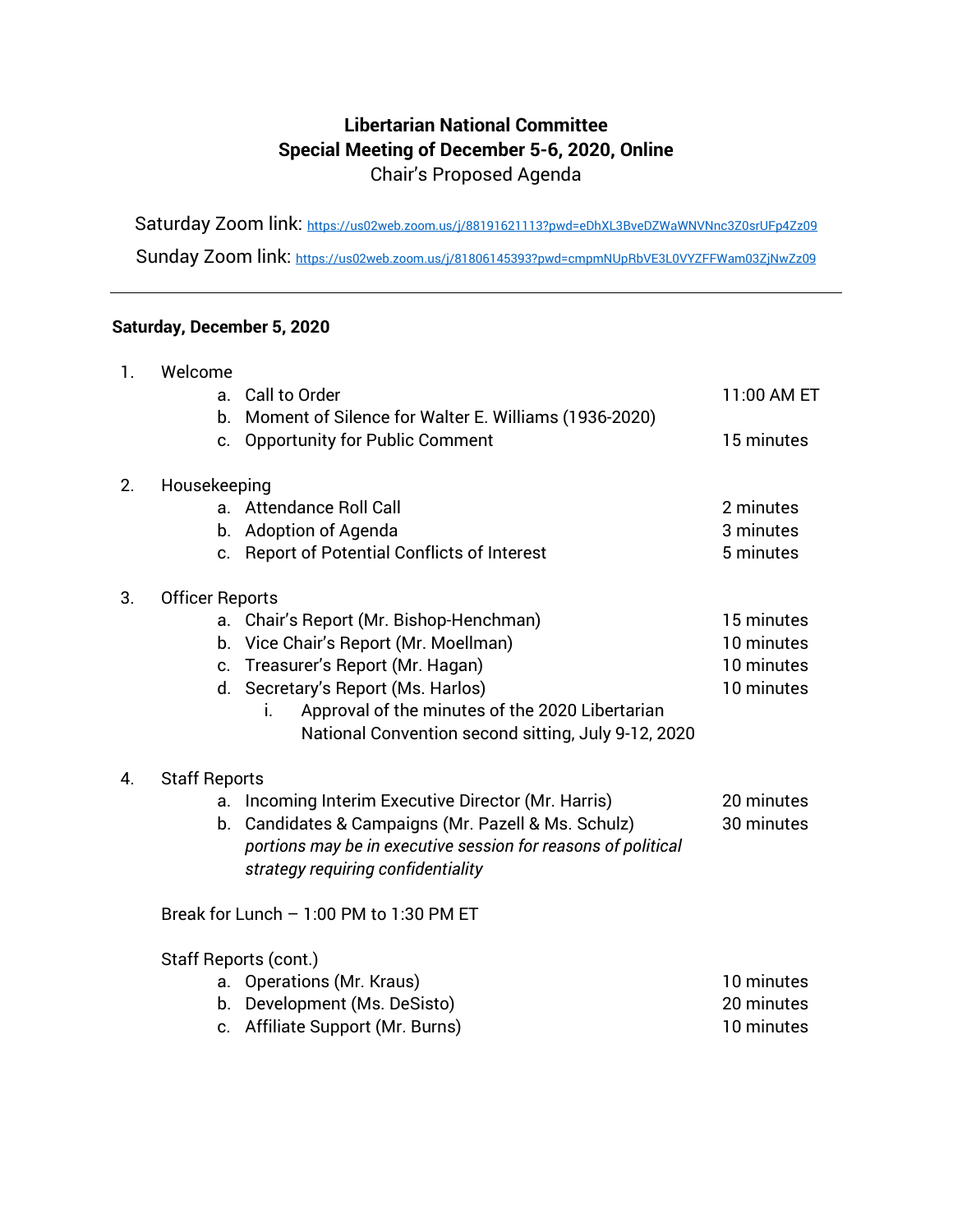| Regional Reports (supplements to printed reports)<br>6.<br>a. Region 1 (Mr. Wendt and/or Mr. Luchini)<br>10 minutes<br>AK, AZ, CO, HI, KS, MT, NV, NM, OR, UT, WA, WY<br>b. Region 2 (Mr. Nekhaila and/or Mr. Sexton)<br>10 minutes<br>FL, GA, TN<br>c. Region 3 (Mr. Nanna and/or Mr. Hall)<br>IN, KY, MI, OH<br>10 minutes<br>d. Region 4 (Mr. Hewitt and/or Mr. Ferreira)<br>10 minutes<br>CA<br>Region 5 (Ms. Hogarth and/or Mr. Valente)<br>e.<br>DE, DC, MD, NC, PA, SC, VA, WV<br>10 minutes<br>Region 6 (Mr. Phillips and/or Mr. Bughman)<br>f.<br>IL, IA, MN, MO, NE, ND, SD, WI<br>10 minutes<br>g. Region 7 (Ms. Bilyeu and/or Ms. Adams)<br>AL, AR, LA, OK, TX<br>10 minutes<br>h. Region 8 (Mr. Coburn and/or Mr. Bowen)<br>CT, ME, MA, NH, NJ, NY, VT<br>10 minutes<br>Regionless (Mr. Moellman)<br>i.<br>10 minutes<br>ID, MS<br><b>Committee Reports</b><br>7.<br>a. Reports of Standing Committees<br>Advertising & Publication Review (Ms. Bilyeu)<br>10 minutes<br>i. | 5. | litigation | Counsel's Report (Mr. Hall)<br>portions may be in executive session for reasons of pending or potential | 2:00 PM ET<br>20 minutes |
|------------------------------------------------------------------------------------------------------------------------------------------------------------------------------------------------------------------------------------------------------------------------------------------------------------------------------------------------------------------------------------------------------------------------------------------------------------------------------------------------------------------------------------------------------------------------------------------------------------------------------------------------------------------------------------------------------------------------------------------------------------------------------------------------------------------------------------------------------------------------------------------------------------------------------------------------------------------------------------------|----|------------|---------------------------------------------------------------------------------------------------------|--------------------------|
|                                                                                                                                                                                                                                                                                                                                                                                                                                                                                                                                                                                                                                                                                                                                                                                                                                                                                                                                                                                          |    |            |                                                                                                         |                          |
|                                                                                                                                                                                                                                                                                                                                                                                                                                                                                                                                                                                                                                                                                                                                                                                                                                                                                                                                                                                          |    |            |                                                                                                         |                          |
|                                                                                                                                                                                                                                                                                                                                                                                                                                                                                                                                                                                                                                                                                                                                                                                                                                                                                                                                                                                          |    |            |                                                                                                         |                          |
|                                                                                                                                                                                                                                                                                                                                                                                                                                                                                                                                                                                                                                                                                                                                                                                                                                                                                                                                                                                          |    |            |                                                                                                         |                          |
|                                                                                                                                                                                                                                                                                                                                                                                                                                                                                                                                                                                                                                                                                                                                                                                                                                                                                                                                                                                          |    |            |                                                                                                         |                          |
|                                                                                                                                                                                                                                                                                                                                                                                                                                                                                                                                                                                                                                                                                                                                                                                                                                                                                                                                                                                          |    |            |                                                                                                         |                          |
|                                                                                                                                                                                                                                                                                                                                                                                                                                                                                                                                                                                                                                                                                                                                                                                                                                                                                                                                                                                          |    |            |                                                                                                         |                          |
|                                                                                                                                                                                                                                                                                                                                                                                                                                                                                                                                                                                                                                                                                                                                                                                                                                                                                                                                                                                          |    |            |                                                                                                         |                          |
|                                                                                                                                                                                                                                                                                                                                                                                                                                                                                                                                                                                                                                                                                                                                                                                                                                                                                                                                                                                          |    |            |                                                                                                         |                          |
|                                                                                                                                                                                                                                                                                                                                                                                                                                                                                                                                                                                                                                                                                                                                                                                                                                                                                                                                                                                          |    |            |                                                                                                         |                          |
|                                                                                                                                                                                                                                                                                                                                                                                                                                                                                                                                                                                                                                                                                                                                                                                                                                                                                                                                                                                          |    |            |                                                                                                         |                          |
|                                                                                                                                                                                                                                                                                                                                                                                                                                                                                                                                                                                                                                                                                                                                                                                                                                                                                                                                                                                          |    |            |                                                                                                         |                          |
|                                                                                                                                                                                                                                                                                                                                                                                                                                                                                                                                                                                                                                                                                                                                                                                                                                                                                                                                                                                          |    |            |                                                                                                         |                          |
|                                                                                                                                                                                                                                                                                                                                                                                                                                                                                                                                                                                                                                                                                                                                                                                                                                                                                                                                                                                          |    |            |                                                                                                         |                          |
|                                                                                                                                                                                                                                                                                                                                                                                                                                                                                                                                                                                                                                                                                                                                                                                                                                                                                                                                                                                          |    |            |                                                                                                         |                          |
|                                                                                                                                                                                                                                                                                                                                                                                                                                                                                                                                                                                                                                                                                                                                                                                                                                                                                                                                                                                          |    |            |                                                                                                         |                          |
|                                                                                                                                                                                                                                                                                                                                                                                                                                                                                                                                                                                                                                                                                                                                                                                                                                                                                                                                                                                          |    |            |                                                                                                         |                          |
|                                                                                                                                                                                                                                                                                                                                                                                                                                                                                                                                                                                                                                                                                                                                                                                                                                                                                                                                                                                          |    |            |                                                                                                         |                          |
|                                                                                                                                                                                                                                                                                                                                                                                                                                                                                                                                                                                                                                                                                                                                                                                                                                                                                                                                                                                          |    |            |                                                                                                         |                          |
|                                                                                                                                                                                                                                                                                                                                                                                                                                                                                                                                                                                                                                                                                                                                                                                                                                                                                                                                                                                          |    |            |                                                                                                         |                          |
| Affiliate Support (Ms. Sarwark)<br>10 minutes<br>ii.                                                                                                                                                                                                                                                                                                                                                                                                                                                                                                                                                                                                                                                                                                                                                                                                                                                                                                                                     |    |            |                                                                                                         |                          |
| 10 minutes<br>iii.<br>Audit                                                                                                                                                                                                                                                                                                                                                                                                                                                                                                                                                                                                                                                                                                                                                                                                                                                                                                                                                              |    |            |                                                                                                         |                          |
| Ballot Access (Mr. Redpath) (3pm ET requested)<br>10 minutes<br>iv.                                                                                                                                                                                                                                                                                                                                                                                                                                                                                                                                                                                                                                                                                                                                                                                                                                                                                                                      |    |            |                                                                                                         |                          |
| Employment Policy & Compensation (Mr.<br>10 minutes<br>v.                                                                                                                                                                                                                                                                                                                                                                                                                                                                                                                                                                                                                                                                                                                                                                                                                                                                                                                                |    |            |                                                                                                         |                          |
| Longstreth)                                                                                                                                                                                                                                                                                                                                                                                                                                                                                                                                                                                                                                                                                                                                                                                                                                                                                                                                                                              |    |            |                                                                                                         |                          |
| <b>Historical Preservation (Ms. Harlos)</b><br>vi.                                                                                                                                                                                                                                                                                                                                                                                                                                                                                                                                                                                                                                                                                                                                                                                                                                                                                                                                       |    |            |                                                                                                         | 10 minutes               |
| b. Reports of Special Committees                                                                                                                                                                                                                                                                                                                                                                                                                                                                                                                                                                                                                                                                                                                                                                                                                                                                                                                                                         |    |            |                                                                                                         |                          |
| <b>Convention Voting Process Committee (Mr.</b><br>10 minutes<br>İ.<br>Thrasher)                                                                                                                                                                                                                                                                                                                                                                                                                                                                                                                                                                                                                                                                                                                                                                                                                                                                                                         |    |            |                                                                                                         |                          |
| <b>Reports of Chair's Advisory Committees</b><br>C.                                                                                                                                                                                                                                                                                                                                                                                                                                                                                                                                                                                                                                                                                                                                                                                                                                                                                                                                      |    |            |                                                                                                         |                          |
| Activism & Membership (Mr. Phillips)<br>5 minutes<br>Τ.                                                                                                                                                                                                                                                                                                                                                                                                                                                                                                                                                                                                                                                                                                                                                                                                                                                                                                                                  |    |            |                                                                                                         |                          |
| ii.<br><b>Budget &amp; Operations (Mr. Longstreth)</b><br>5 minutes                                                                                                                                                                                                                                                                                                                                                                                                                                                                                                                                                                                                                                                                                                                                                                                                                                                                                                                      |    |            |                                                                                                         |                          |
| iii.<br>Candidates & Elected Officials (Mr. Coburn)<br>5 minutes                                                                                                                                                                                                                                                                                                                                                                                                                                                                                                                                                                                                                                                                                                                                                                                                                                                                                                                         |    |            |                                                                                                         |                          |
| Development (Ms. Hogarth)<br>5 minutes<br>iv.                                                                                                                                                                                                                                                                                                                                                                                                                                                                                                                                                                                                                                                                                                                                                                                                                                                                                                                                            |    |            |                                                                                                         |                          |
| Marketing & Media (Mr. Raudsep)<br>5 minutes<br>v.                                                                                                                                                                                                                                                                                                                                                                                                                                                                                                                                                                                                                                                                                                                                                                                                                                                                                                                                       |    |            |                                                                                                         |                          |
| Policies & Procedures (Ms. Harlos)<br>5 minutes<br>vi.                                                                                                                                                                                                                                                                                                                                                                                                                                                                                                                                                                                                                                                                                                                                                                                                                                                                                                                                   |    |            |                                                                                                         |                          |